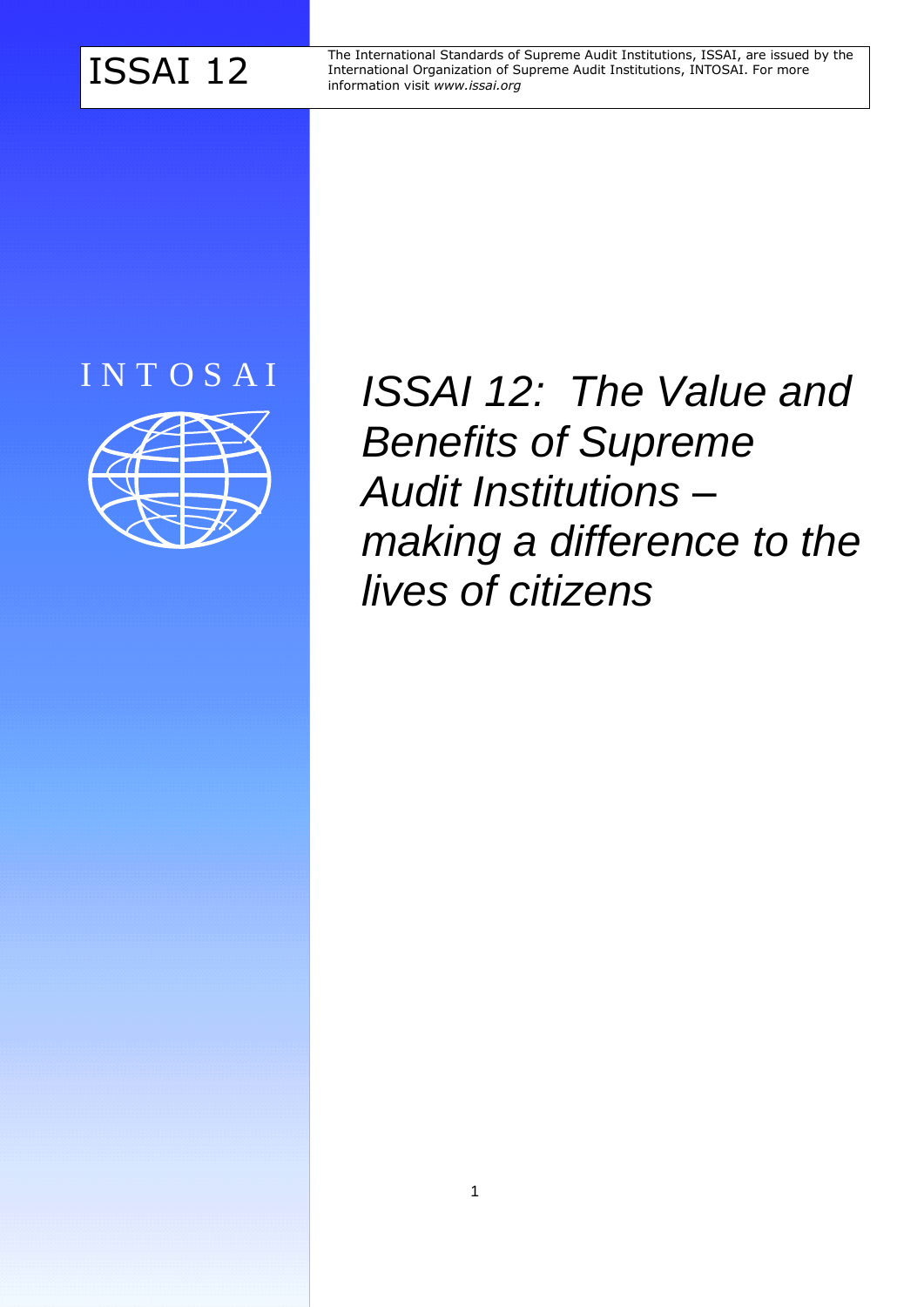#### PSC-SECRETARIAT

Rigsrevisionen • Store Kongensgade 45 • P.O. Box 9009 • 1022 Copenhagen K • Denmark

Tel.:+45 3392 8400 • Fax:+45 3311 0415 •E-mail: info@rigsrevisionen.dk

# **INTOSAI**



INTOSAI General Secretariat - RECHNUNGSHOF (Austrian Court of Audit) DAMPFSCHIFFSTRASSE 2 A-1033 VIENNA AUSTRIA Tel.: ++43 (1) 711 71 • Fax: ++43 (1) 718 09 69

E-MAIL: intosai@rechnungshof.gv.at; WORLD WIDE WEB: [http://www.intosai.org](http://www.intosai.org/)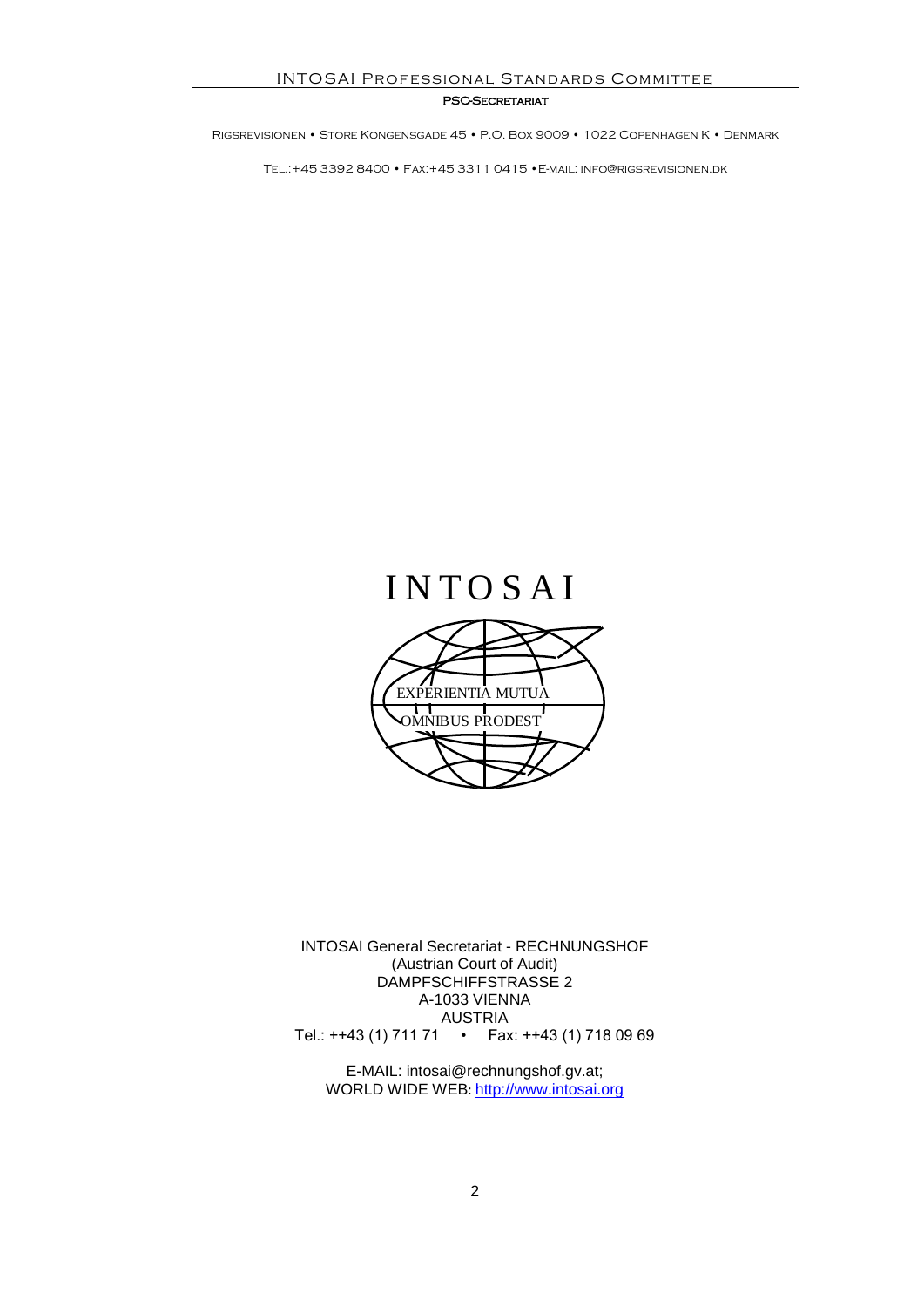### **TABLE OF CONTENTS**

| Strengthening the accountability, transparency and integrity of government and public |  |
|---------------------------------------------------------------------------------------|--|
| Demonstrating ongoing relevance to citizens, Parliament and other stakeholders  8     |  |
|                                                                                       |  |
|                                                                                       |  |
|                                                                                       |  |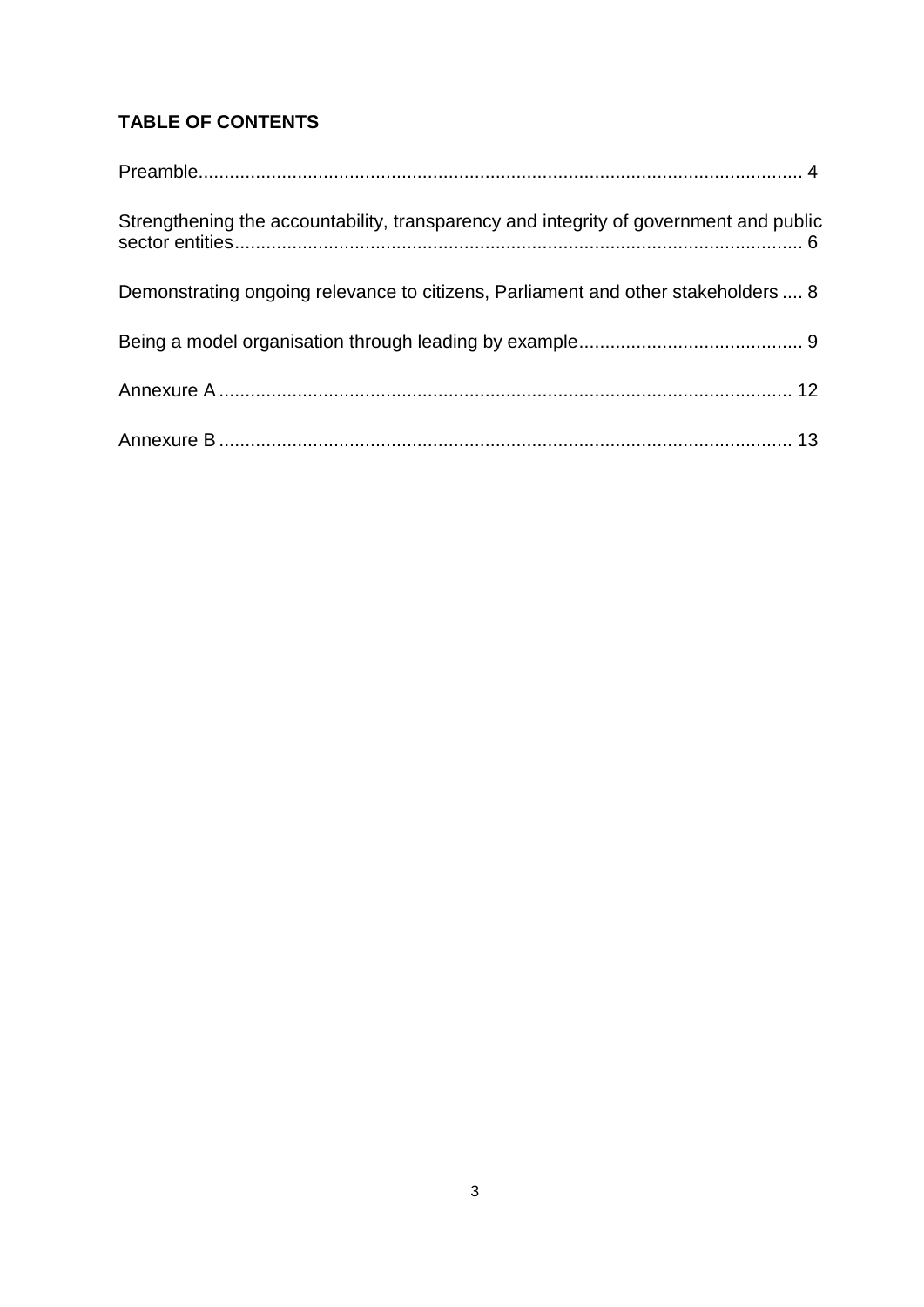#### <span id="page-3-0"></span>**PREAMBLE**

- 1. Public sector auditing, as championed by the Supreme Audit Institutions (SAIs), is an important factor in making a difference to the lives of citizens. The auditing of government and public sector entities by SAIs has a positive impact on trust in society because it focuses the minds of the custodians of public resources on how well they use those resources. Such awareness supports desirable values and underpins accountability mechanisms, which in turn leads to improved decisions. Once SAIs' audit results have been made public, citizens are able to hold the custodians of public resources accountable. In this way SAIs promote the efficiency, accountability, effectiveness and transparency of public administration.<sup>1</sup> An independent, effective and credible SAI is therefore an essential component in a democratic system where accountability, transparency and integrity are indispensable parts of a stable democracy.
- 2. In a democracy, structures are created and elected representatives are empowered to implement the will of the people and act on their behalf through legislative and executive bodies. A risk to be considered with public sector institutions in a democracy is that power and resources can be mismanaged or misused, leading to an erosion of trust that can undermine the essence of the democratic system. It is therefore critical that the citizens of a country are able to hold their representatives accountable. Democratically elected representatives can only be held accountable if they, in turn, can hold accountable those who implement their decisions. Consistent with the spirit of the Lima Declaration<sup>2</sup> an important component of the accountability cycle is an independent, effective and credible SAI to scrutinise the stewardship and use of public resources.
- 3. Acting in the public interest places a further responsibility on SAIs to demonstrate their ongoing relevance to citizens, Parliament and other stakeholders<sup>3</sup>. SAIs can show their relevance by appropriately responding to the challenges of citizens, the expectations of different stakeholders, and the emerging risks and changing environments in which audits are conducted. Furthermore, it is important that SAIs have a meaningful and effective dialogue with stakeholders about how their work facilitates improvement in the public sector. This enables SAIs to be a credible source of independent and objective insight, supporting beneficial change in the public sector.
- 4. To be able to fulfil their functions and ensure their potential value to citizens, SAIs need to be seen as trustworthy. SAIs only deserve trust if they themselves are objectively judged as being credible, competent and independent and can be held accountable for their operations. In order to make this possible, they need to be model institutions, setting an example from which others in the public sector and the auditing profession at large can learn.

<sup>1</sup> United Nations General Assembly Resolution A/66/209

<sup>&</sup>lt;sup>2</sup> ISSAI 1: Lima Declaration

 $3$  "Stakeholder" is defined in this document as a [person,](http://www.businessdictionary.com/definition/person.html) [group,](http://www.businessdictionary.com/definition/group.html) organisation, member or system that can affect or can be affected by the [actions,](http://www.businessdictionary.com/definition/action.html) [objectives](http://www.businessdictionary.com/definition/objective.html) and policies of government and public sector entities. Source: www.businessdictionary.com – adapted for the SAI environment.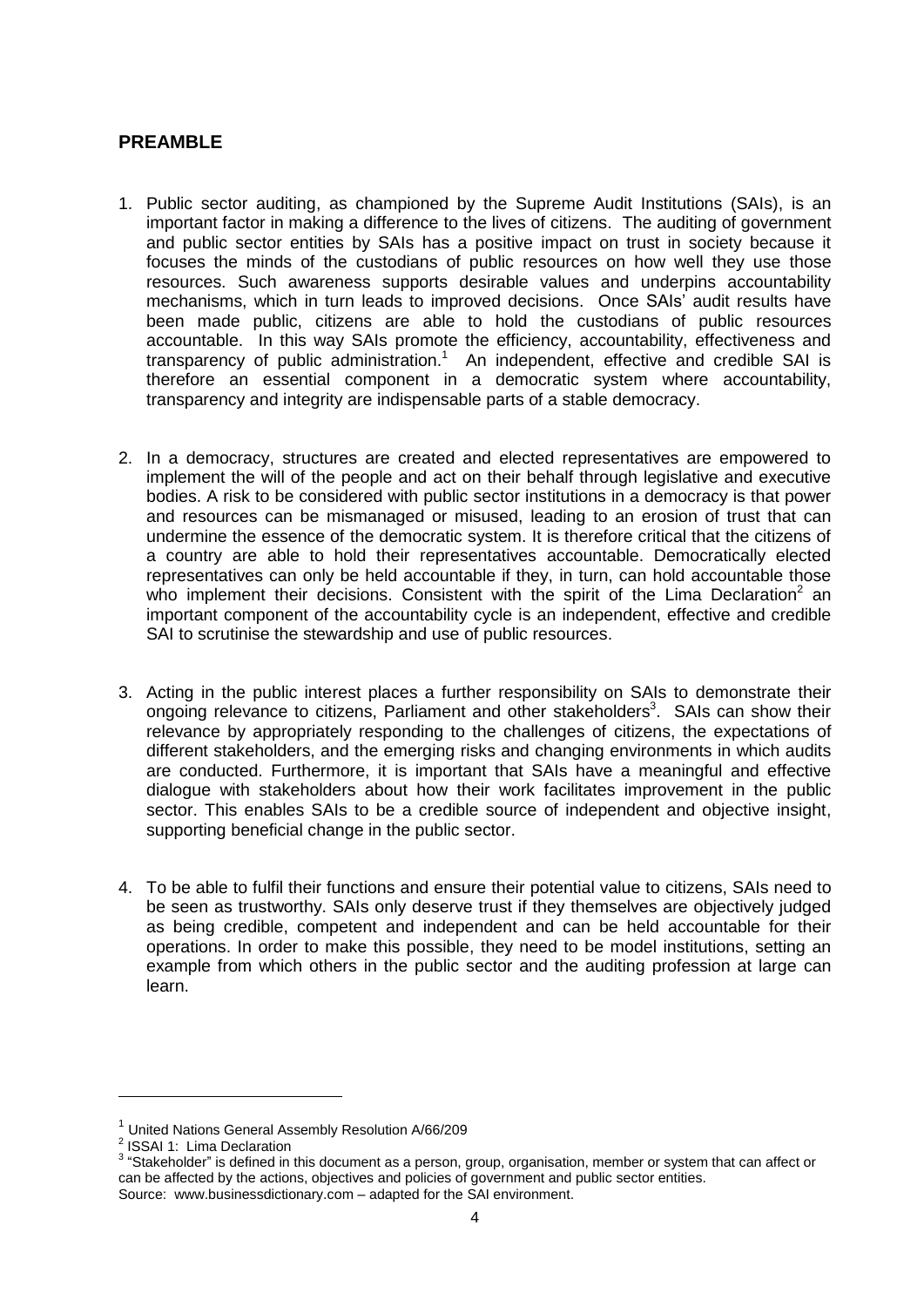- 5. The principles set out in this document are constructed around the fundamental expectation of SAIs making a difference to the lives of citizens. The extent to which a SAI is able to make a difference to the lives of citizens depends on the SAI:
	- 5.1 Strengthening the accountability, transparency and integrity of government and public sector entities;
	- 5.2 Demonstrating ongoing relevance to citizens, Parliament and other stakeholders; and
	- 5.3 Being a model organisation through leading by example.
- 6. SAIs operate under different mandates and models. However, these objectives and principles are intended for SAIs to strive towards and to enable all SAIs to communicate and promote the value and benefits that they can bring to democracy and accountability in their respective jurisdictions. The principles apply equally to SAI staff and those who undertake work on behalf of the SAIs.<sup>4</sup> SAIs are encouraged to apply them and assess their compliance with such provisions in a manner that is most appropriate for their respective environments.

l

<sup>&</sup>lt;sup>4</sup> Further guidance can be found in ISSAI 20, principle 5.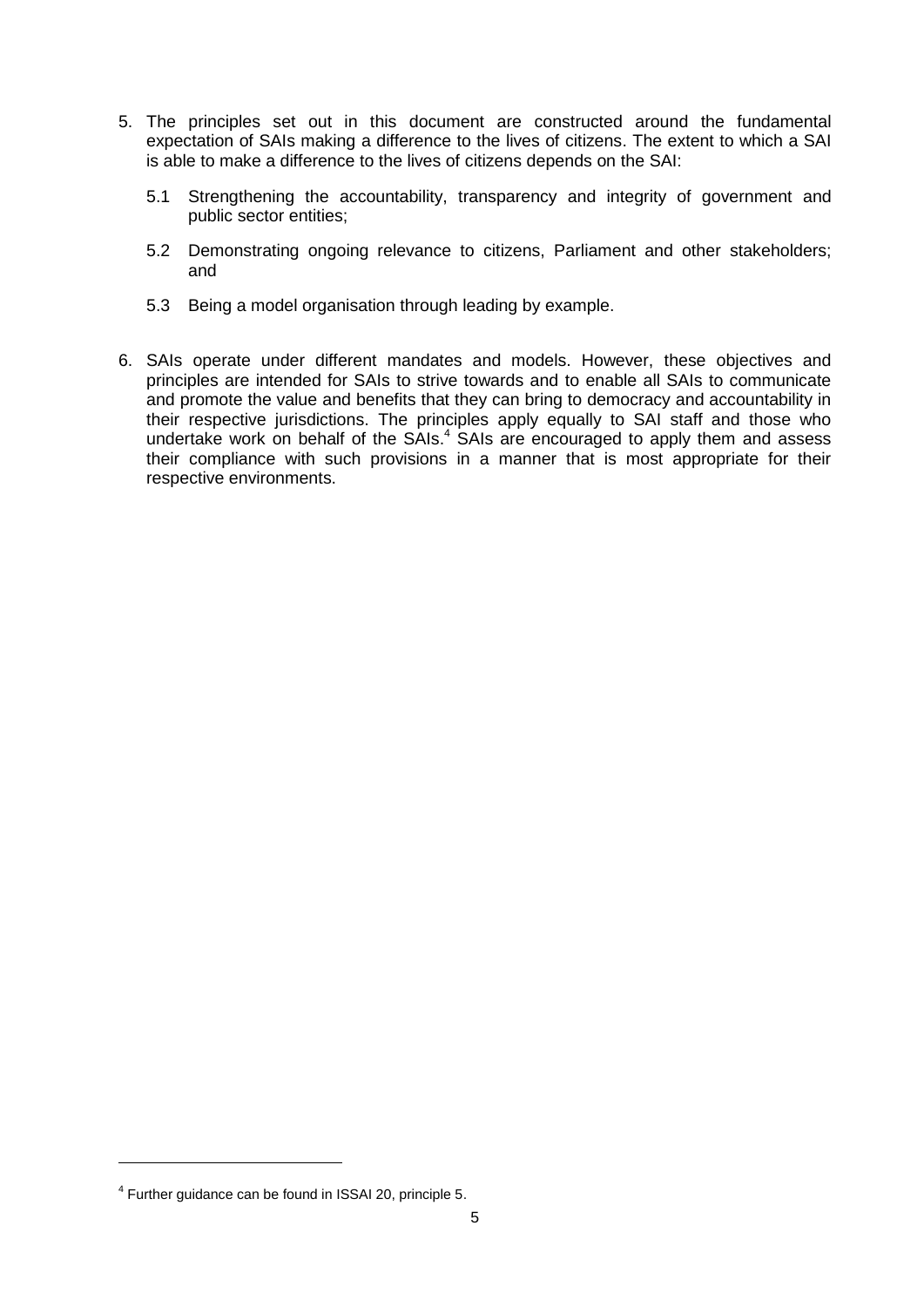#### <span id="page-5-0"></span>**STRENGTHENING THE ACCOUNTABILITY, TRANSPARENCY AND INTEGRITY OF GOVERNMENT AND PUBLIC SECTOR ENTITIES**

To ensure that elected officials act in the best interests of the citizens they represent, governments and public sector entities need to be accountable for their stewardship over, and use of, public resources. SAIs strengthen accountability, transparency and integrity by independently auditing public sector operations and reporting on their findings. This enables those charged with public sector governance to discharge their responsibilities, in responding to audit findings and recommendations and taking appropriate corrective action, and thus complete the cycle of accountability.

#### **PRINCIPLE 1:** *Safeguarding the independence of SAIs*<sup>5</sup>

- 1. SAIs should strive to promote, secure and maintain an appropriate and effective constitutional, statutory or legal framework.
- 2. SAIs should seek to safeguard the independence of SAI heads and members (of collegial institutions), including security of tenure and legal immunity in accordance with applicable legislation, which results from the normal discharge of their duties.
- 3. SAIs should make use of their mandates and discretion in discharging their functions and responsibilities to improve the stewardship of public funds.
- 4. SAIs should have unrestricted rights of access to all necessary information for the proper discharge of their statutory responsibilities.
- 5. SAIs should use their rights and obligations to report independently on their work.
- 6. SAIs should have the freedom to decide on the content and timing of their reports.
- 7. SAIs should have appropriate mechanisms for following up audit findings and recommendations.
- 8. SAIs should seek to maintain financial and managerial or administrative autonomy and appropriate human, material and financial resources.
- 9. SAIs should report on any matters that may affect their ability to perform their work in accordance with their mandates and/or the legislative framework.

**PRINCIPLE 2:** *Carrying out audits to ensure that government and public sector entities are held accountable for their stewardship over, and use of, public resources*

- 1. SAIs should, in accordance with their mandates and applicable professional standards, conduct any or all of the following:
	- a. Audits of financial<sup>6</sup> and, where relevant, non-financial information

<sup>&</sup>lt;sup>5</sup> Further guidance can be found in United Nations General Assembly Resolution A/66/209 and ISSAI 10.

<sup>6</sup> Exposure draft ISSAI 200 (following approval by INCOSAI, 2013)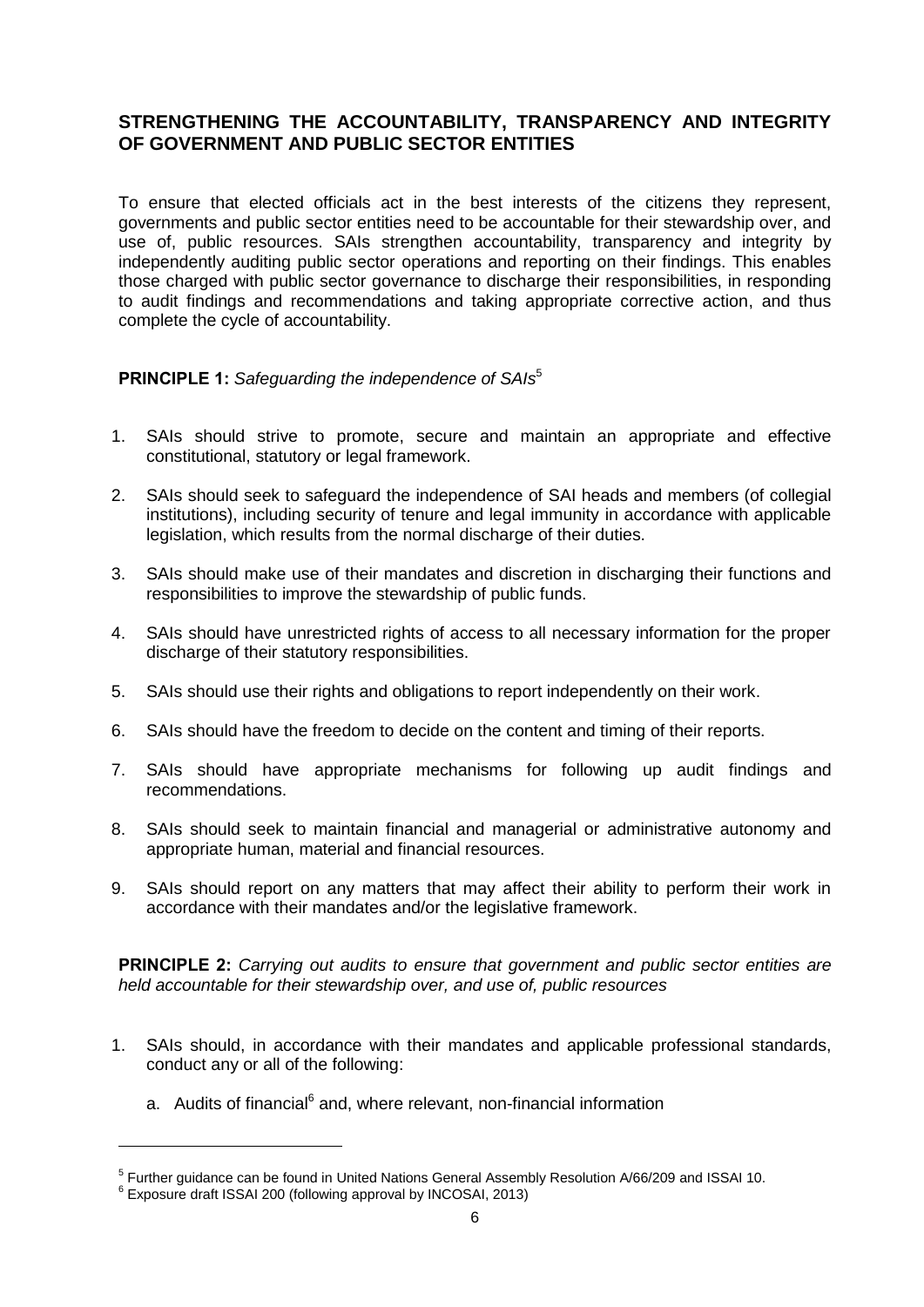- b. Performance audits<sup>7</sup>
- c. Audits of compliance with the applicable authority $^8$
- 2. SAIs may also, in accordance with their mandates, perform other types of work, for example judicial review or investigation into the use of public resources or matters where the public interest is at stake. $9$
- 3. SAIs should respond appropriately, in accordance with their mandates, to the risks of financial impropriety, fraud and corruption.
- 4. SAIs should submit audit reports, in accordance with their mandates, to the legislature or any other responsible public body, as appropriate.

**PRINCIPLE 3:** *Enabling those charged with public sector governance to discharge their responsibilities in responding to audit findings and recommendations and taking appropriate corrective action*

- 1. SAIs should ensure good communication with audited entities and other related stakeholders, as appropriate, and keep them well informed during the audit process of the matters arising from the SAI's work.
- 2. SAIs should, in accordance with their mandate, provide the legislature, its committees, or audited entities' management and governing boards with relevant, objective and timely information.
- 3. SAIs should analyse their individual audit reports to identify themes, common findings, trends, root causes and audit recommendations, and discuss these with key stakeholders.
- 4. SAIs should, without compromising their independence, provide advice on how their audit findings and opinions might be used to the greatest effect, for example through the provision of good practice guidance.
- 5. SAIs should develop professional relationships with relevant legislative oversight committees and audited entities' management and governing boards to help them better understand the audit reports and conclusions and take appropriate action.
- 6. SAIs should report, as appropriate, on the follow-up measures taken with respect to their recommendations.

**PRINCIPLE 4:** *Reporting on audit results and thereby enabling the public to hold government and public sector entities accountable*

1. SAIs should report objective information in a simple and clear manner, using language that is understood by all their stakeholders.

<sup>&</sup>lt;sup>7</sup> Exposure draft ISSAI 300 (following approval by INCOSAI, 2013)

<sup>&</sup>lt;sup>8</sup> "Applicable authority" refers to laws, regulations and principles of sound public sector financial management and conduct of public sector officials; Exposure draft ISSAI 400 (following approval by INCOSAI, 2013)<br><sup>9</sup> Further guidance can be found in ISSAI 10, principles 3 and 6.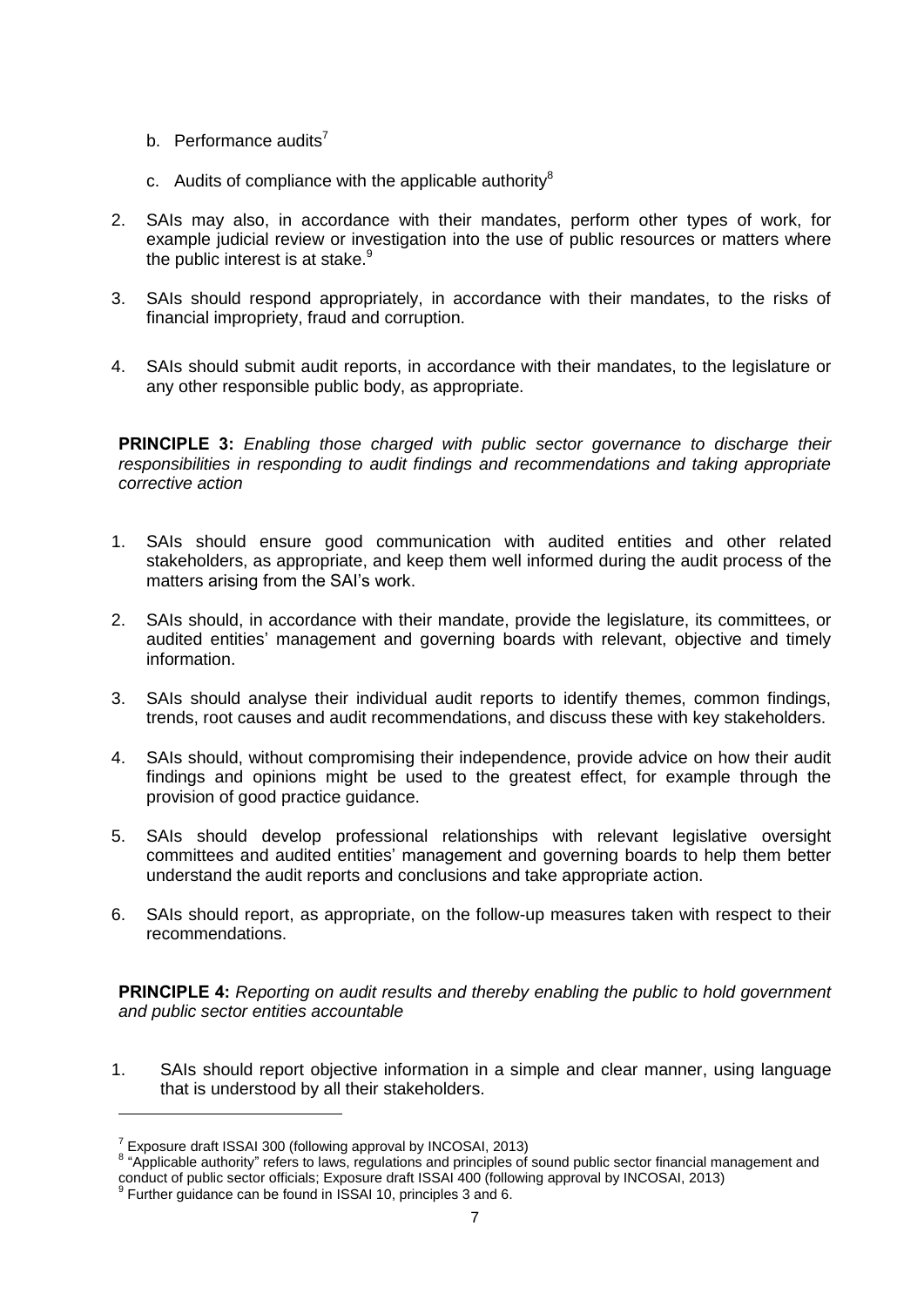- 2. SAIs should make their reports publicly available in a timely manner.<sup>10</sup>
- 3. SAIs should facilitate access to their reports by all their stakeholders using appropriate communication tools. 11

#### <span id="page-7-0"></span>**DEMONSTRATING ONGOING RELEVANCE TO CITIZENS, PARLIAMENT AND OTHER STAKEHOLDERS**

SAIs demonstrate ongoing relevance by responding appropriately to the challenges of citizens, the expectations of different stakeholders, and the emerging risks and changing environments in which audits are conducted. Furthermore, to serve as a credible voice for beneficial change, it is important that SAIs have a good understanding of developments in the wider public sector and undertake a meaningful dialogue with stakeholders about how the SAI's work can facilitate improvement in the public sector.

**PRINCIPLE 5:** *Being responsive to changing environments and emerging risks*

- 1. SAIs should be aware of the expectations of stakeholders and respond to these, as appropriate, in a timely manner and without compromising their independence.
- 2. SAIs should, in developing their work programme, respond as appropriate to the key issues affecting society.
- 3. SAIs should evaluate changing and emerging risks in the audit environment and respond to these in a timely manner, for example by promoting mechanisms to address financial impropriety, fraud and corruption.
- 4. SAIs should ensure that stakeholders' expectations and emerging risks are factored into strategic, business and audit plans, as appropriate.
- 5. SAIs should keep abreast of relevant matters being debated in domestic and international forums and participate where appropriate.
- 6. SAIs should establish mechanisms for information gathering, decision making and performance measurement to enhance relevance to stakeholders.

#### **PRINCIPLE 6:** *Communicating effectively with stakeholders*

- 1. SAIs should communicate in a manner that increases stakeholders' knowledge and understanding of the role and responsibilities of the SAI as an independent auditor of the public sector.
- 2. SAIs' communication should contribute to stakeholders' awareness of the need for transparency and accountability in the public sector.

<sup>&</sup>lt;sup>10</sup> Further guidance can be found in ISSAI 20, principle 8.

<sup>&</sup>lt;sup>11</sup> Further guidance can be found in ISSAI 20, principle 8.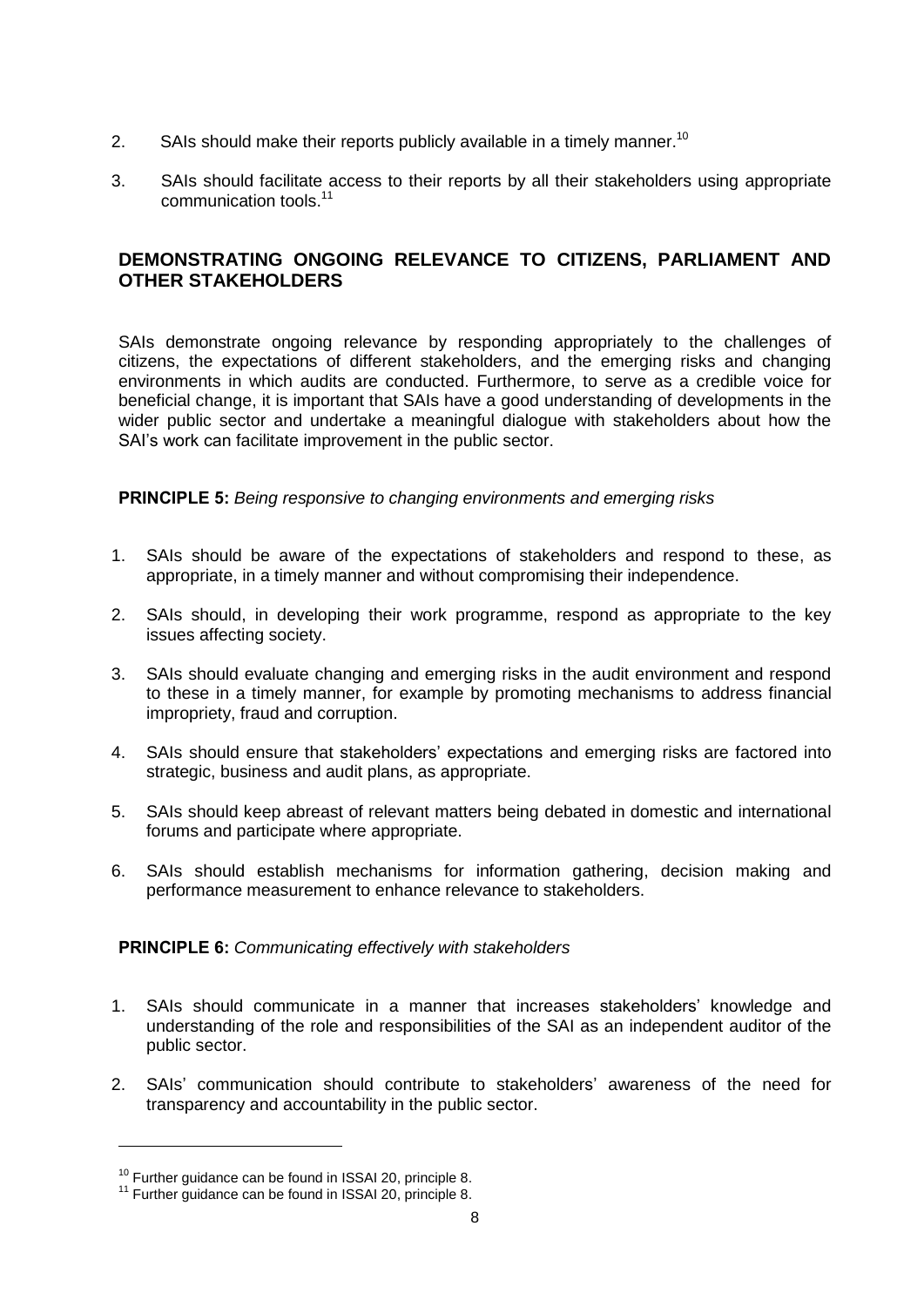- 3. SAIs should communicate with stakeholders to ensure understanding of the SAI's audit work and results.
- 4. SAIs should interact appropriately with the media in order to facilitate communication with the citizens.<sup>12</sup>
- 5. SAIs should engage with stakeholders, recognising their different roles, and consider their views, without compromising the SAI's independence.
- 6. SAIs should periodically assess whether stakeholders believe the SAI is communicating effectively.

**PRINCIPLE 7:** *Being a credible source of independent and objective insight and guidance to support beneficial change in the public sector*

- 1. SAIs' work should be based on independent professional judgement and sound and robust analysis.
- 2. SAIs should contribute to the debate on improvements in the public sector without compromising their independence.
- 3. SAIs should, as active partners in the national and international public sector auditing profession, use their knowledge and insights to advocate public sector reforms, for example in the area of public financial management.
- 4. SAIs should periodically assess whether stakeholders believe that they are effective and contribute to improvements in the public sector.
- 5. SAIs should collaborate internationally within INTOSAI and with other relevant professional organisations in order to promote the role of the SAI community in addressing global issues related to public sector auditing, accounting and accountability.

### <span id="page-8-0"></span>**BEING A MODEL ORGANISATION THROUGH LEADING BY EXAMPLE**

SAIs must be trustworthy. Their credibility depends on being seen as independent, competent and publicly accountable for their operations. In order to make this possible SAIs need to lead by example.

**PRINCIPLE 8:** *Ensuring appropriate transparency and accountability of SAIs* 13

- 1. SAIs should perform their duties in a manner that provides for accountability, transparency and good public governance.
- 2. SAIs should make public their mandate, responsibilities, mission and strategy.

<sup>&</sup>lt;sup>12</sup> Further guidance can be found in ISSAI 20, principle 8.

<sup>&</sup>lt;sup>13</sup> Further guidance can be found in ISSAI 20.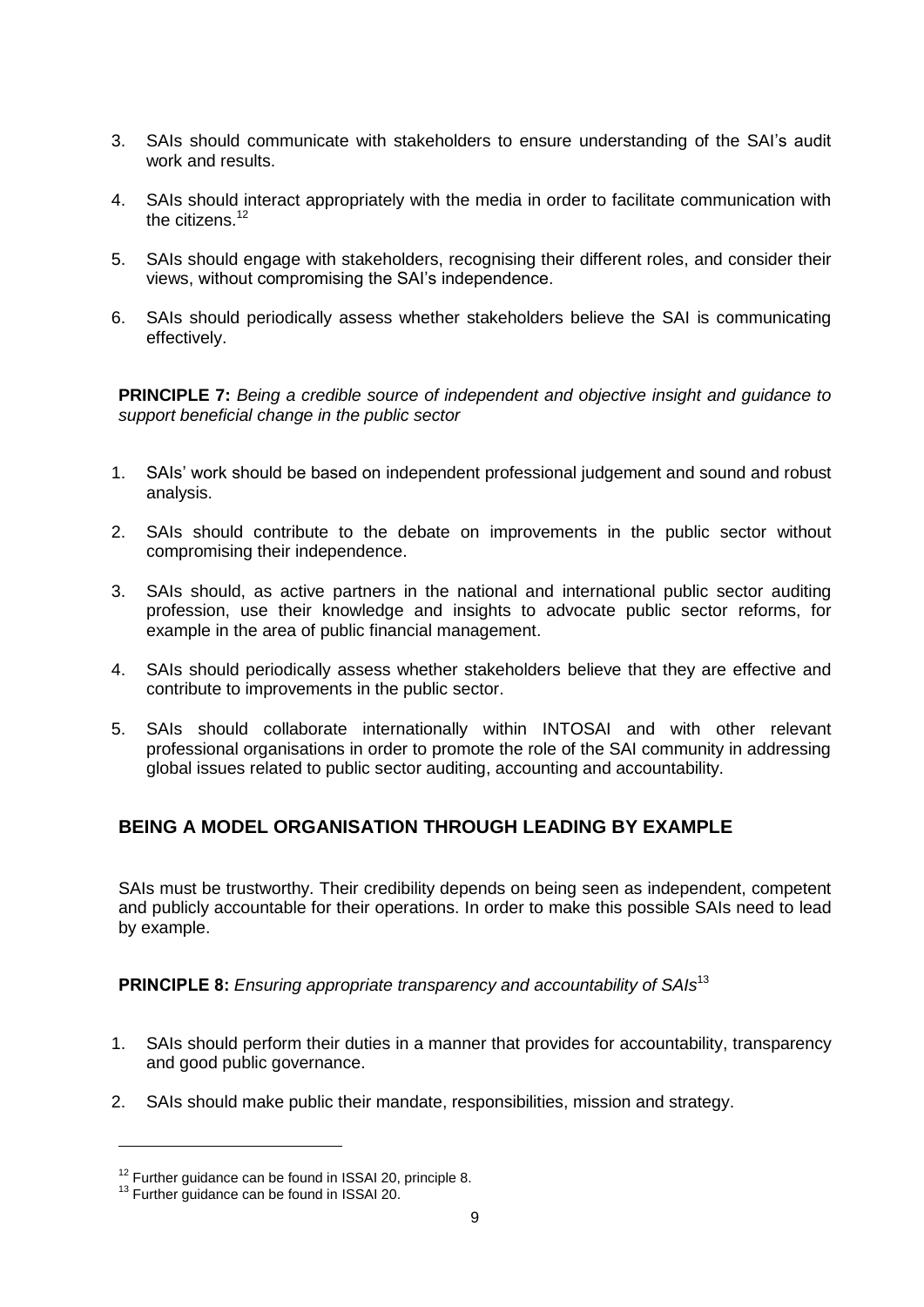- 3. SAIs should use, as appropriate for their circumstances, auditing standards<sup>14</sup>, processes and methods that are objective and transparent, and make known to stakeholders what standards and methods are used.
- 4. SAIs should manage their operations economically, efficiently, effectively and in accordance with applicable laws and regulations, and report publicly on these matters, as appropriate.
- 5. SAIs should be subject to independent external scrutiny, including external audit of their operations, and make available these reports to stakeholders.

#### **PRINCIPLE 9:** *Ensuring good governance of SAIs*

- 1. SAIs should adopt and comply with good governance principles and report appropriately thereon.
- 2. SAIs should periodically submit their performance to independent review, for example peer review.
- 3. SAIs should have an appropriate organisational management and support structure that will give effect to good governance processes and support sound internal control and management practices.
- 4. SAIs should assess organisational risk on a regular basis and supplement this with appropriately implemented and regularly monitored risk management initiatives, for example through an appropriately objective internal audit function.

#### **PRINCIPLE 10:** *Complying with the SAI's Code of Ethics*

- 1. SAIs should apply a code of ethics<sup>15</sup> that is consistent with their mandate and appropriate for their circumstances, for example the INTOSAI Code of Ethics.<sup>16</sup>
- 2. SAIs should apply high standards of integrity and ethics as expressed in a code of conduct.<sup>17</sup>
- 3. SAIs should institute appropriate policies and processes to ensure awareness of and adherence to the requirements of the code of conduct within the SAI.
- 4. SAIs should publish their core values and commitment to professional ethics.
- 5. SAIs should apply their core values and commitment to professional ethics in all aspects of their work, in order to serve as an example.

<sup>&</sup>lt;sup>14</sup> The auditing standards used are at least as demanding as the fundamental auditing principles of INTOSAI included in the International Standards of Supreme Audit Institutions.

 $15$  A code of ethics is a comprehensive statement of values and principles which should quide the daily work of auditors.

 $6$  Further guidance can be found in ISSAI 30.

<sup>&</sup>lt;sup>17</sup> A code of conduct is an internal regulation, developed according to each individual SAI's environment, establishing the institutional provisions governing the auditors' conduct. The code incorporates the values and principles included in the [code of ethics.](http://www.iia.org.uk/resources/global-guidance/code-of-ethics/) Further guidance can be found in ISSAI 20, principle 4.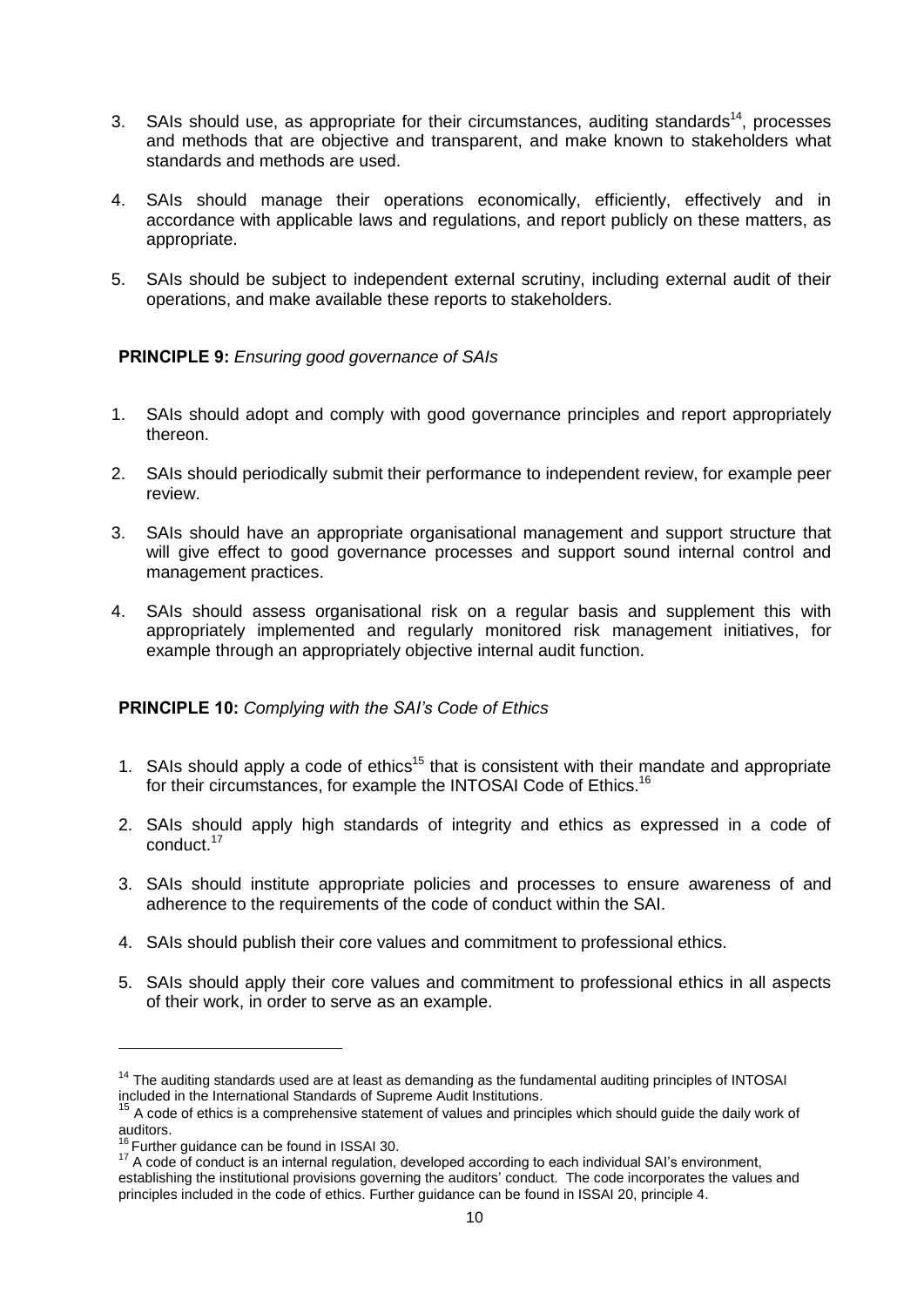#### **PRINCIPLE 11:** *Striving for service excellence and quality*<sup>18</sup>

- 1. SAIs should set policies and procedures designed to promote an internal culture that recognises that quality is essential in performing all aspects of the SAI's work.
- 2. SAIs' policies and procedures should require all staff and all parties working on behalf of the SAI to comply with the relevant ethical requirements.
- 3. SAIs' policies and procedures should stipulate that the SAI will only undertake work that it is competent to perform.
- 4. SAIs should have sufficient and appropriate resources to perform their work in accordance with relevant standards and other requirements, including having timely access to external and independent advice where necessary.
- 5. SAIs' policies and procedures should promote consistency in the quality of their work and should set out responsibilities for supervision and review.
- 6. SAIs should establish a monitoring process that ensures that the SAI's system of quality control, including its quality assurance process, is relevant, adequate and operating effectively.

**PRINCIPLE 12:** *Capacity building through promoting learning and knowledge sharing*

- 1. SAIs should promote continuing professional development that contributes to individual, team and organisational excellence.
- 2. SAIs should have a professional development strategy, including training, that is based on the minimum levels of qualifications, experience and competence required to carry out the SAI's work.
- 3. SAIs should strive to ensure that their staff have the professional competencies and the support of colleagues and management to do their work.
- 4. SAIs should encourage knowledge sharing and capacity building in support of the delivery of outputs.<sup>19</sup>
- 5. SAIs should draw on the work of others, including peer SAIs, INTOSAI and relevant regional working groups.
- 6. SAIs should strive to co-operate with the broader auditing profession in order to enhance the profession.
- 7. SAIs should strive to participate in INTOSAI activities and build networks with other SAIs and relevant institutions, to keep abreast of emerging issues and promote knowledge sharing to benefit other SAIs.

<sup>&</sup>lt;sup>18</sup> Further guidance can be found in ISSAI 40.

 $19$  Further guidance can be found in "Building capacity in Supreme Audit Institutions – A guide"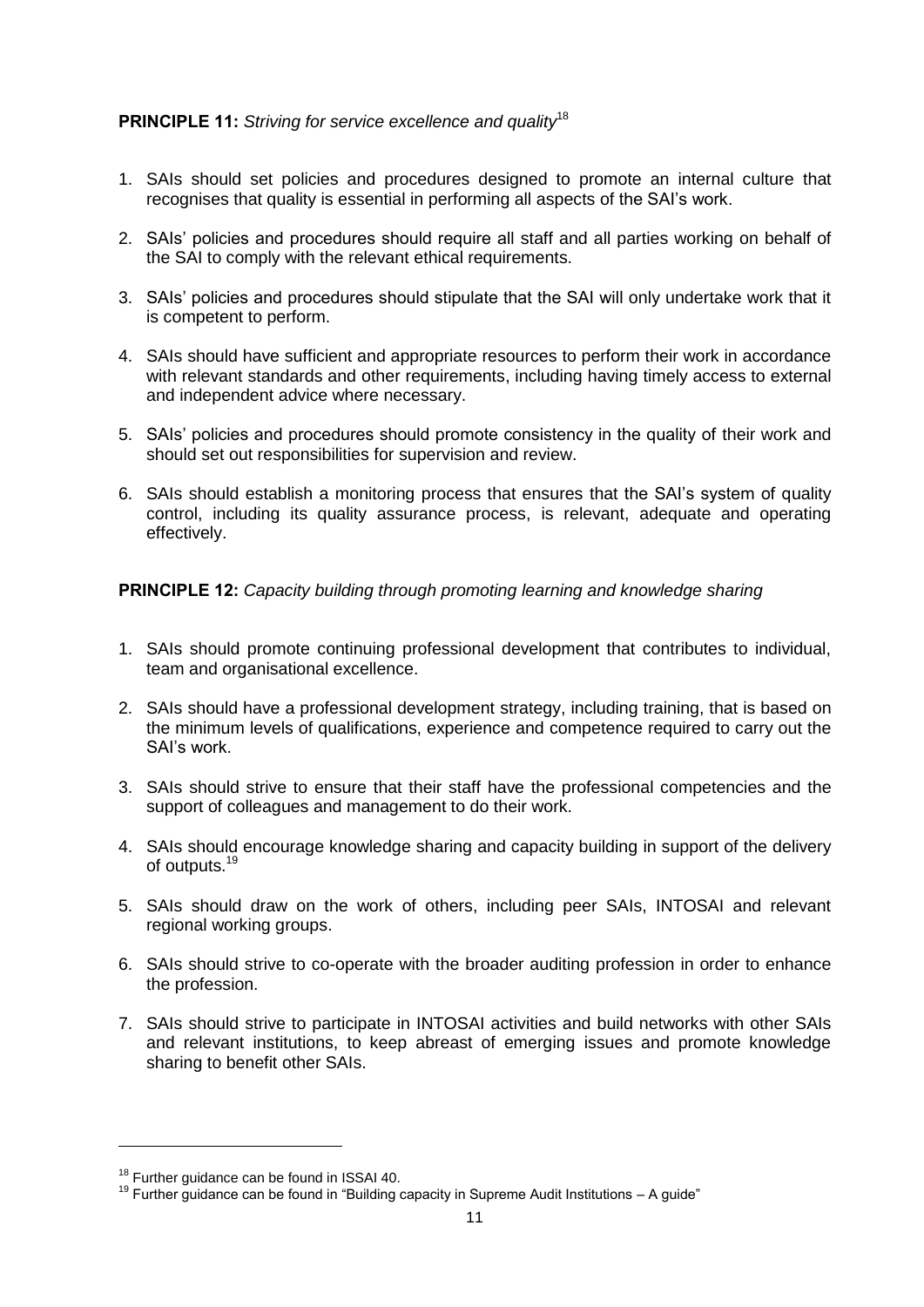<span id="page-11-0"></span>**The extent to which a SAI is able to make a difference to the lives of citizens depends on the SAI:**